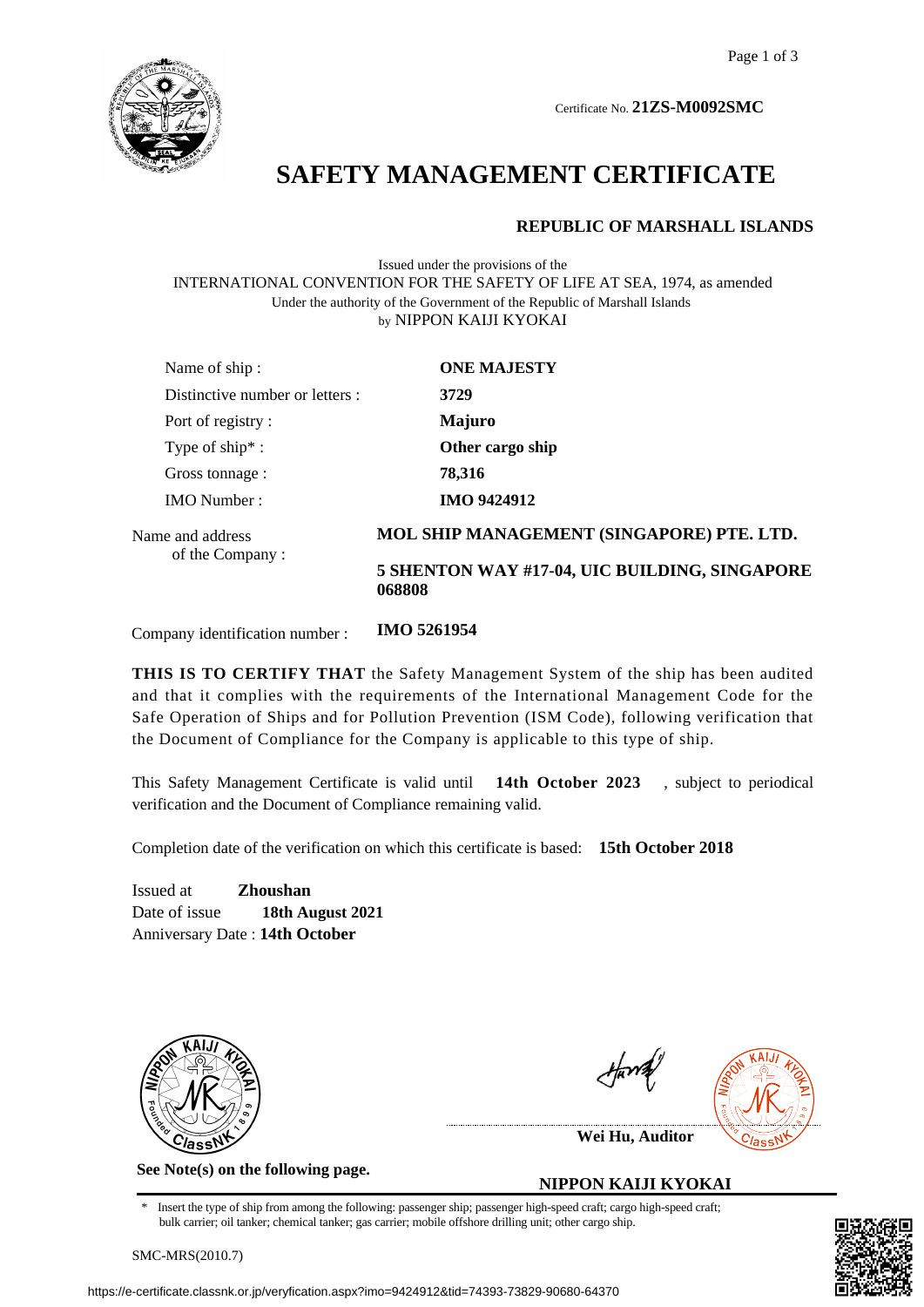### **ENDORSEMENT FOR PERIODICAL VERIFICATION AND ADDITIONAL VERIFICATIONS (IF REQUIRED)**

**THIS IS TO CERTIFY THAT**, at the periodical verification in accordance with regulation IX/6.1 of the Convention and paragraph 13.8 of the ISM Code, the safety management system was found to comply with the requirements of the ISM Code.

| <b>Intermediate Verification</b><br>(to be completed between the second and<br>the third anniversary date) |        | Signed: Wei Hu<br>$rac{WA}{Signature of authorized \sqrt{S}(cal)}$ |
|------------------------------------------------------------------------------------------------------------|--------|--------------------------------------------------------------------|
|                                                                                                            | Place: | ZHOUSHAN, CHINA                                                    |
|                                                                                                            |        | Date: 18 August 2021                                               |
| <b>Additional Verification</b>                                                                             |        | Signed: (Signature of authorized official)                         |
|                                                                                                            |        |                                                                    |
|                                                                                                            | Place: |                                                                    |
|                                                                                                            | Date:  |                                                                    |
|                                                                                                            |        |                                                                    |
| <b>Additional Verification</b>                                                                             |        | Signed: (Signature of authorized official)                         |
|                                                                                                            |        |                                                                    |
|                                                                                                            | Place: |                                                                    |
|                                                                                                            | Date : |                                                                    |
|                                                                                                            |        |                                                                    |
| <b>Additional Verification</b>                                                                             |        |                                                                    |
|                                                                                                            |        | Signed: (Signature of authorized official)                         |
|                                                                                                            | Place: |                                                                    |
|                                                                                                            | Date:  |                                                                    |

**Note(s) : This certificate was issued because of change of the ship's name.**